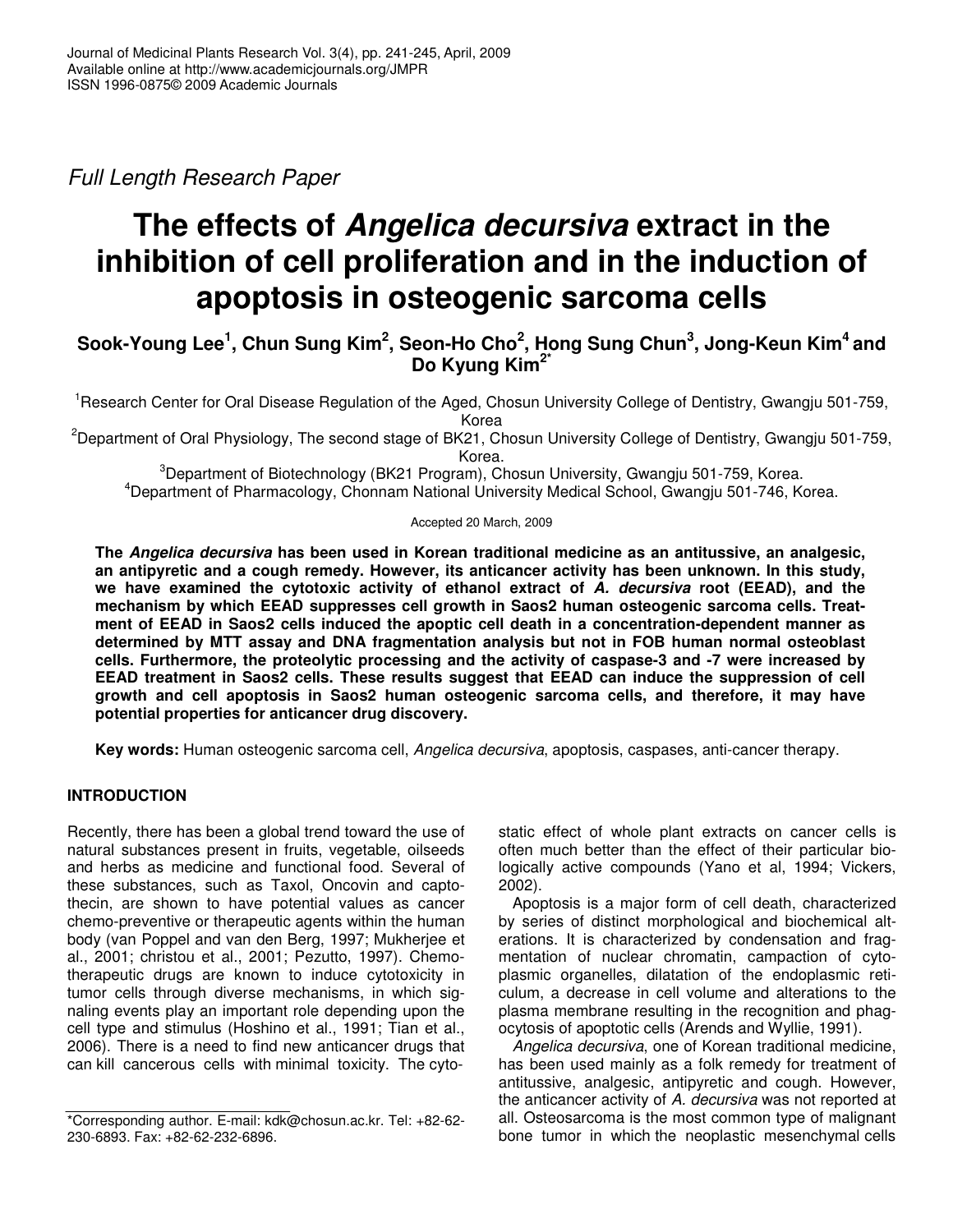show evidence of osteoid production (Kim et al., 2006). In this study, we examined the effect of ethanol extract of *A. decursiva* root (EEAD) on cell growth and the mechanism of cell growth suppression in Saos2 human osteogenic sarcoma cells. We report here that the EEAD can induce the suppression of cell growth and cell apoptosis in Saos2 cells.

#### **MATERIALS AND METHODS**

#### **Materials**

The FOB human osteoblast cells and the Saos2 human osteogenic sarcoma cells were provided by the American Type Culture Collection (ATCC; Rockville, MD, USA). 3-[4, 5-dimethylthiazol-2-yl]-2, 5 diphenyltetrazolium bromide (MTT) was purchased from Sigma (St Louis, MO, USA). Anti-caspase-3 and anti-caspase-7 antibodies were purchased from Cell Signaling Technology, Inc. (Danvers, MA, USA). Cell-permeable fluorogenic substrate PhiPhiLux-G<sub>1</sub>D<sub>2</sub> was purchased from OncoImmunin, Inc. (Gaithersburg, MD, USA).

#### **Plant material and extract preparation**

Dried root parts of *A. decursiva* were purchased from Jeonnam herbal medicine farmer's cooperative, Korea. The botanical identification was made by Prof. Su-In Cho, School of Oriental Medicine, Pusan National University, Korea. The roots were ground with a Wiley mill to pass a 1 mm screen and were extracted with 95% ethyl alcohol (EtOH) at 40°C for 5 h. The extract was then filtered through Advantec No. 1 filter paper. The collected filtrate was dried by evaporation under vacuum at 40°C using a rotary evaporator (N-1000V-W, Eyela, Japan). After evaporation, the concentrated extract was freeze-dried at -40°C for 3 days and stored in a refrigerator at 2°C until used.

#### **Cell cultures**

The FOB cells were grown in 1:1 mixture of Ham's F12 medium and Dulbecco's Modified Eagle's Medium (DMEM) without phenol red supplemented with 2.5 mM L-glutamine, 0.3 mg/ml G418 and 10% FBS (Kim et al., 2006). The Saos2 cells were grown in the DMEM supplemented with 10% FBS (Kim et al., 2006). The FOB and Saos2 cells were maintained as monolayer in plastic culture plates at 37 $^{\circ}$ C in the humidified atmosphere containing 5% CO<sub>2</sub>.

#### **Inhibition of cell growth (MTT Assay)**

The cell viability test was performed according to the previously described method (Lee et al., 2008) with minor modifications. The cells were seeded at a concentration of  $5x10^3$  cells / well in 24 well plates. After 24 h growth, the cells were treated with EEAD at various concentrations and incubation times. The cell viability was assessed using MTT assay. Three separate experiments were performed for each concentration/exposure time combination.

#### **DNA fragmentation analysis**

Following treatment with 0.3 µg/ml EEAD for 8 and 24 h, approximately 5x10 6 cells were collected and transferred to lyses buffer containing 100 mM NaCl, 10 mM EDTA, 300 mM Tris-HCl, pH 7.5, 200 mM sucrose, 0.5% SDS and 0.5 mg/ml proteinase K and incubated at 65°C. DNA was extracted with an equal volume of

phenol/chloroform/isoamylalcohol (25:24:1, v/v) and precipitated with ethanol. The DNA was resuspended in Tris-EDTA buffer, pH 8.0 containing 5µg/ml DNase-free RNase and incubated at 37°C for 1 h. The DNA was visualized on 1.5% agarose gel in the presence of 0.5 µg/ml ethidium bromide.

#### **Immunoblotting**

The cells were treated with 0.3 µg/ml EEAD for 8 and 24 h. Immunoblotting was performed according to the previously described method (Kim et al., 2006; Kim et al., 2008)) with minor modifications. The anti-caspase-3 or anti-caspase-7 antibody (1:1000 dilutions, Cell Signaling Technology, Inc., Danvers, MA, USA) was used as the primary antibody.

#### **Determination of caspase activation**

The activity of caspase-3/7 was determined using the cell-permeable fluorogenic substrate PhiPhiLux- $G_1D_2$  (Oncolmmunin, Inc. Gaithersburg, MD, USA), which was used according to the manufacturer's instructions. The cells were treated with 0.3 µg/ml EEAD for 24 h and incubated with PhiPhiLux- $G_1D_2$ . The activity of caspase-3/7 was visualized by fluorescence microscopy (Ix71, Olympus, Japan).

#### **Data analysis**

All experiments were performed in triplicate. Results are presented as mean ± S.E.M. Statistical significance was analyzed by using Student's t-test for two groups and one way analysis of variance for multi-group comparisons. P<0.05 is considered statistically significant.

#### **RESULTS AND DISCUSSION**

To analyze the effect of EEAD on the viability of cells, the cells were treated with EEAD at various concentrations for 24 h, and then the MTT assay was performed. Treatment of  $EEAD$  (0.01 - 30  $\mu g/ml$ ) inhibited the growth of Saos2 human osteogenic sarcoma cells in a concentration-dependent manner with an  $IC_{50}$  value of 1.4  $\pm$  0.2  $\mu$ g/ml (mean  $\pm$  S.E.M. of three separate experiments) (Figure 1). In contrast, EEAD did not inhibit the prolixferation of FOB human osteoblast cells (Figure 1), suggesting the EEAD has a specific effect for inhibition of tumor cell growth. Recently, scientific attentions increased to oriental medicine for the discovery of novel drugs including anticancer agents (Cheng et al., 2005; Hu et al., 2002; Lee et al., 2002; Park et al., 2005; Tan et al., 2005). The *A. decursiva* has been used as a material for medical treatment in Korean traditional medicine. However, its anticancer effect has been unknown. The main goal of this study was to investigate the effect of EEAD on cell growth and the mechanism of growth suppression in Saos2 human osteogenic sarcoma cells.

In MTT assay, EEAD inhibited growth of Saos2 cells in a concentration-dependent manner (Figure 1). This corresponds with the results of several extracts (Echinacea root, Toona sinensis, Willow bark) (Chicca et al., 2007; Yang et al., 2006; Hostanska et al., 2007) that have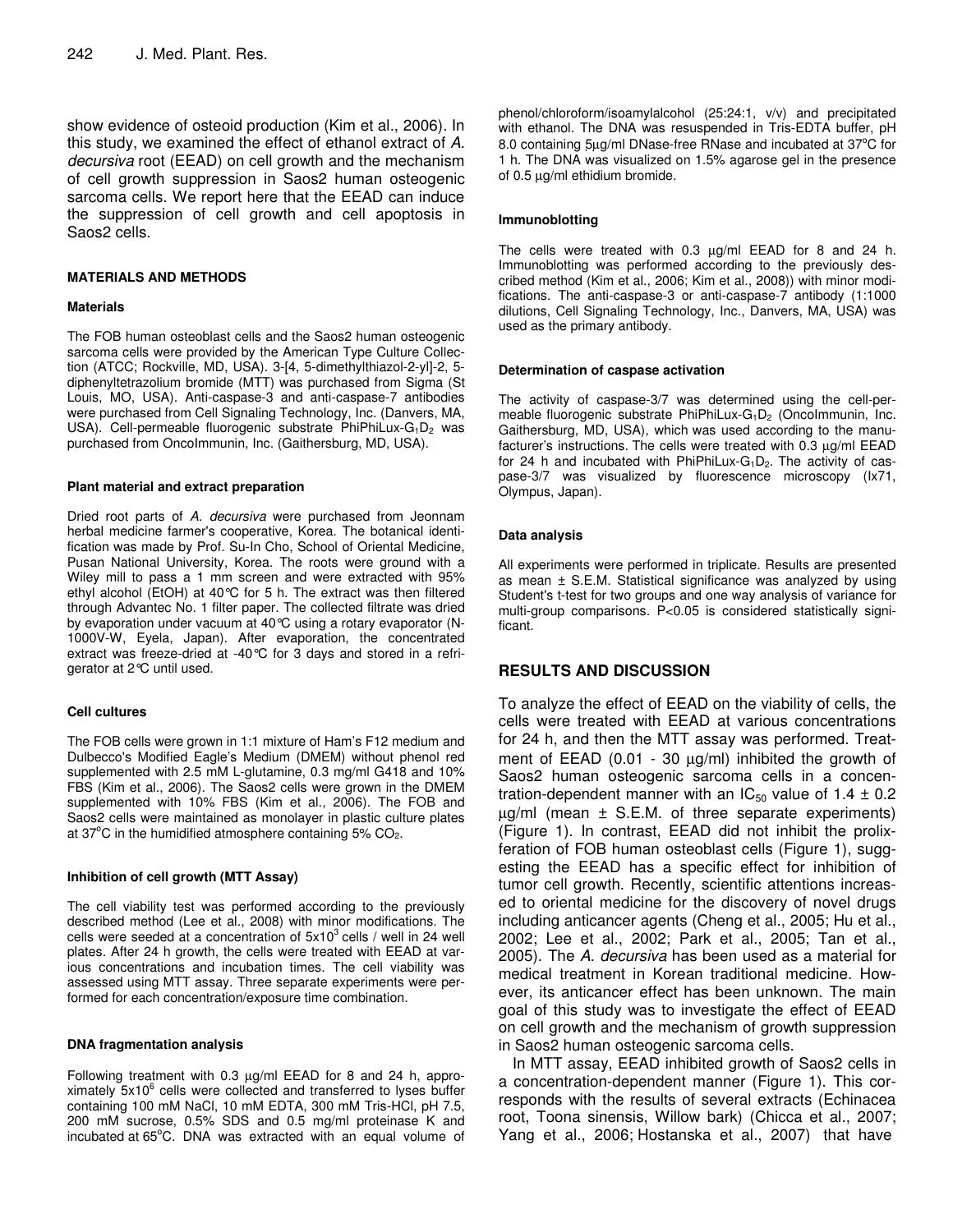

**Figure 1.** Cytotoxic effects of EEAD in FOB and Saos2 cells. The FOB (filled circle) and Saos2 (filled square) cells were treated with 0, 0.01, 0.03, 0.1, 0.3, 1, 3, 10 and 30 µg/ml EEAD for 24 h. Cell viabilities were determined by the MTT assay. The percentage of cell viability was calculated as a ratio of A570 nm of EEAD treated cells and untreated control cells. Each data point represents the mean ± SEM for three experiments. \*\*P<0.01 vs. control and \*\*\*P<0.001 vs. control (the control cells were measured in the absence of EEAD treatment).

## EEAD treatment  $(0.3 \mu g/ml)$



**Figure 2.** Fragmentation of internucleosomal DNA by EEAD in Saos2 cells. The cells were treated with  $0.3 \mu g/ml$ EEAD for 0, 8 and 24 h and nuclear DNA was subjected to agarose gel electrophoresis

anticancer effects via the suppression of cancer cell growth in a concentration-dependent manner. The relatively lower concentration (1 μg/ml) of EEAD was enough to inhibit the Saos2 cell growth compared with other extracts (Chicca et al., 2007; Yang et al., 2006; Hostanska et al., 2007). In addition, even in high concentration (30  $\mu$ g/ml), the EEAD did not inhibit the prolixferation of FOB human osteoblast cells as a control normal cell line compared with Saos2 cells. These results speculated that EEAD has specific cytotocity for only cancer cells and potential value for anticancer drug discovery.

Increased cellular apoptosis is only one among several possible mechanisms involved in reduced cell prolixferation. To determine if apoptosis is indeed the underlying mechanism for the reduced cell proliferation we had observed, the Saos2 cells treated with EEAD were subjected to DNA fragmentation. As shown in Figure 2, the formation of DNA ladder in the Saos2 cells treated with 0.3 µg/ml EEAD was observed in a time-dependent manner. Apoptosis is an important way to maintain cellular homeostasis between cell division and cell death (Green and Reed, 1998; Hengartner, 2000; Kaufmann and Hengartner, 2001). And, the induction of apoptosis in cancer cells is one useful strategy for anticancer drug development (Hu and Kavanagh, 2003).

In this study, treatment with EEAD induced internucleosomal DNA fragmentation in Saos2 cells, suggesting apoptotic cell death (Figure 2). These results indicated that EEAD inhibits the growth of these cells by activating cell apoptosis. The levels of procaspase-3 and 7 were examined by immunoblotting and detected by fluorescence microscopy using a selective fluorogenic substrate since caspase-3 and 7 are effectors caspases of apoptotic cell death. Treatment with 0.3 µg/ml EEAD significantly promote proteolytic cleavages of procaspase-3 and 7 in the Saos2 cells, with the decreases in the amount of procaspase-3 and 7 (Figure 3). In addition, activation of caspase-3 and 7 in EEAD treated Saos2 cells were confirmed by fluorescence microscopy using fluorogenic substrate. As shown in Figure 4, EEAD treatment led to the activation of the caspase-3 and 7 in the Saos2 cells.

The activation of a family of intracellular cysteine proteases, called caspases, is known to play an important role in the initiation and execution of apoptosis induced by various stimuli (Datta et al., 1997; Liu et al., 1997). Among the caspases identified in mammalian cells, caspase-3 and 7 may serve as effectors caspases of apoptotic cell death (Datta et al., 1997; Liu et al., 1997; Cohen, 1997). Caspase-3 and 7 are synthesized as inactive proenzymes (of sizes 32 and 35 kDa, respectively), which require proteolytic activation (Datta et al., 1997; Liu et al., 1997; Cohen, 1997). Our results show that high levels of procapase-3 and 7 were present in EEAD untreated cancer cells, and the amount of procaspase-3 and 7 was decreased after EEAD treatment in the Saos2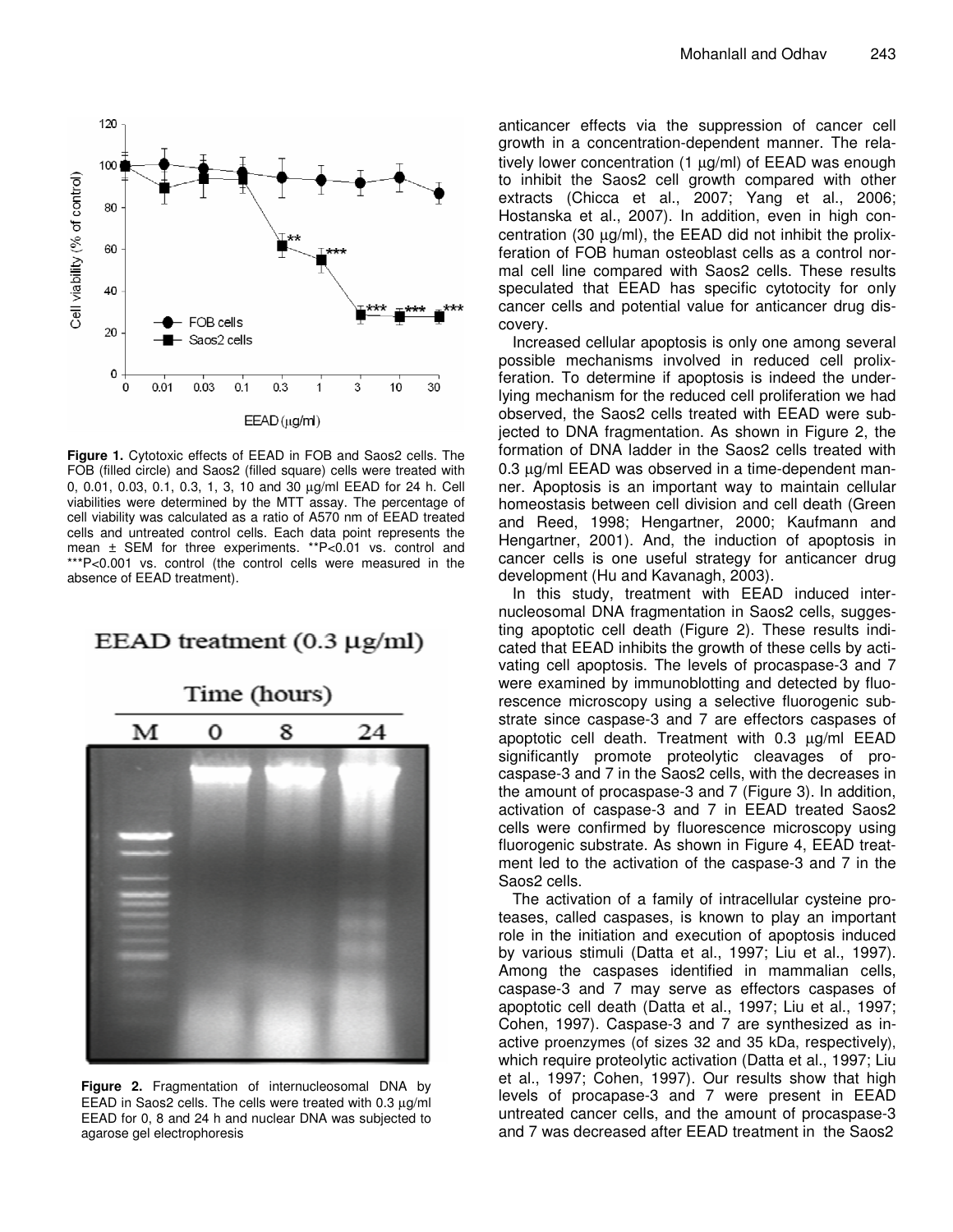

**Figure 3.** Proteolytic cleavage of procaspase-3 and 7 by EEAD treatment in Saos2 cells. Activity of procaspase-3 and procaspase-7 by EEAD was measured in Saos2 cells. The cells were treated with 0.3 g/ml EEAD for 0, 8 and 24 h. The cell lysate was prepared and analyzed by western blot analysis as described in "Materials and Methods".

## Caspase 3/7 activity by EEAD treatment



**Figure 4.** Activation of caspase-3 and 7 by EEAD treatment in living Saos2 cells. The cells were treated with 0.3 g/ml EEAD for 24 h and added specific cell-permeable substrate Phiphilux  $G_1D_2$ . Active of caspase-3/7 was visualized by fluorescence microscopy.

cells (Figure 3). In addition, the activity of caspase-3and 7 was increased by EEAD treatment in Saos2 cells compared with DMSO treatment as a control (Figure 4). These results suggested that EEAD induces apoptotic cell death through caspase-3 and 7 dependent processing in the Saos2 cells. The mechanisms of apop-

tosis induced by EEAD are not yet completely understood. Further studies will reveal the precise cellular and molecular mechanisms of apoptosis induced by EEAD.

In conclusion, we found that the EEAD highly inhibits cell proliferation and induces apoptosis in Saos2 human osteogenic sarcoma cells, but not inhibit the proliferation